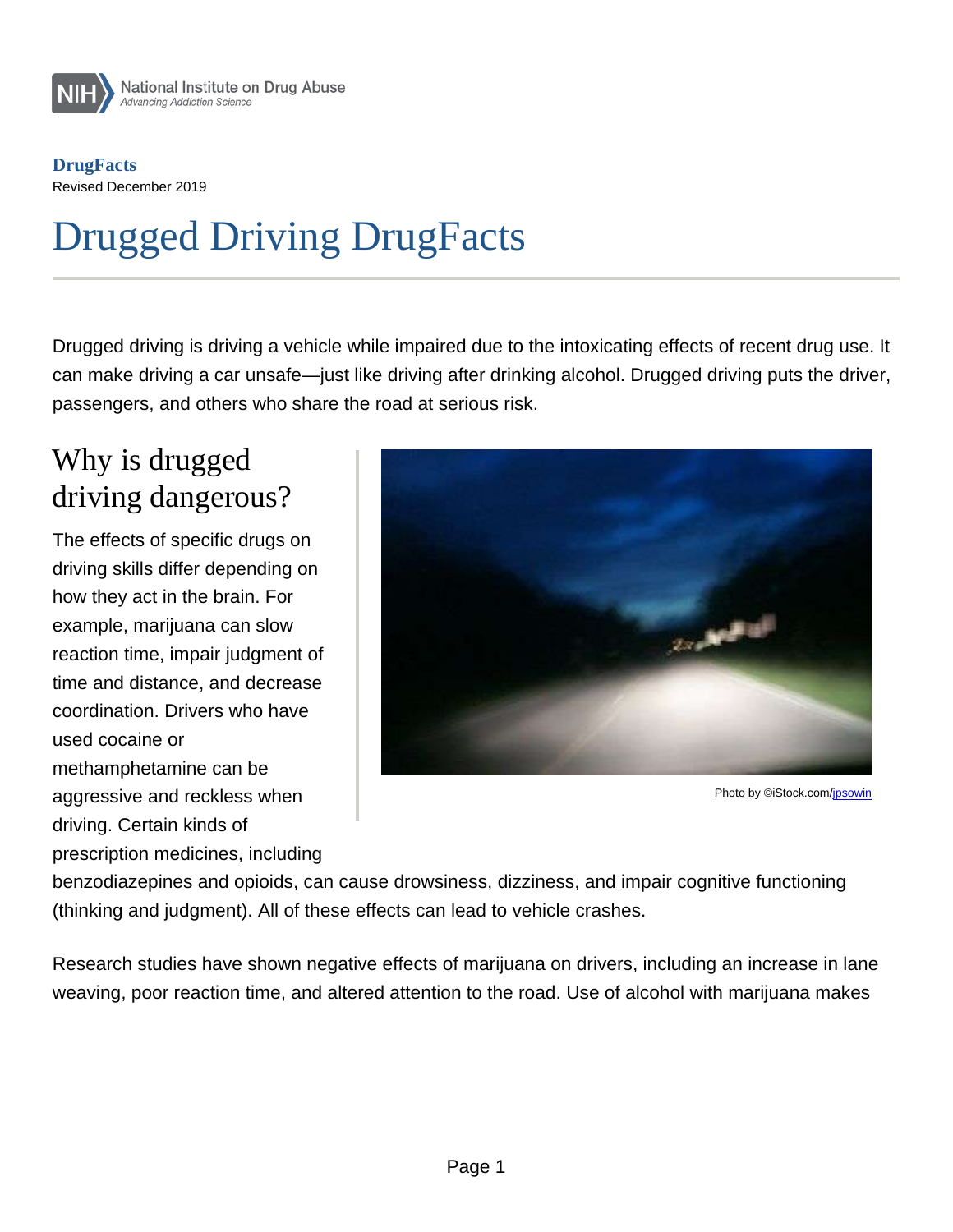drivers more impaired, causing even more lane weaving. $\frac{1-3}{2}$  Some studies report that opioids can cause drowsiness and impair thinking and judgment. <sup>4,5</sup> Other studies have found that being under the influence opioids while driving can double your risk of having a crash.  $\frac{6}{5}$ 

It is difficult to determine how specific drugs affect driving because people tend to mix various substances, including alcohol. But we do know that even small amounts of some drugs can have a measurable effect. As a result, some states have zero-tolerance laws for drugged driving. This means a person can face charges for driving under the influence (DUI) if there is any amount of drug in the blood or urine. Many states are waiting to develop laws until research can better define blood levels that indicate impairment, such as those they use with alcohol.

Read more about other commonly abused drugs that can effect driving, at [www.drugabuse.gov/drug](http://nida.nih.gov/drug-topics/commonly-used-drugs-charts)[topics/commonly-used-drugs-charts.](http://nida.nih.gov/drug-topics/commonly-used-drugs-charts)

#### How many people take drugs and drive?

According to the 2018 National Survey on Drug Use and Health (NSDUH), in 2018, 20.5 million people aged 16 or older drove under the influence of alcohol in the past year and 12.6 million drove under the influence of illicit drugs.<sup>7</sup>

The survey also showed that men are more likely than women to drive under the influence of drugs or alcohol. A higher percentage of adults aged 21 to 25 drive after taking drugs or drinking than do young adults aged 16 to 20 or adults 26 or older.  $\frac{7}{10}$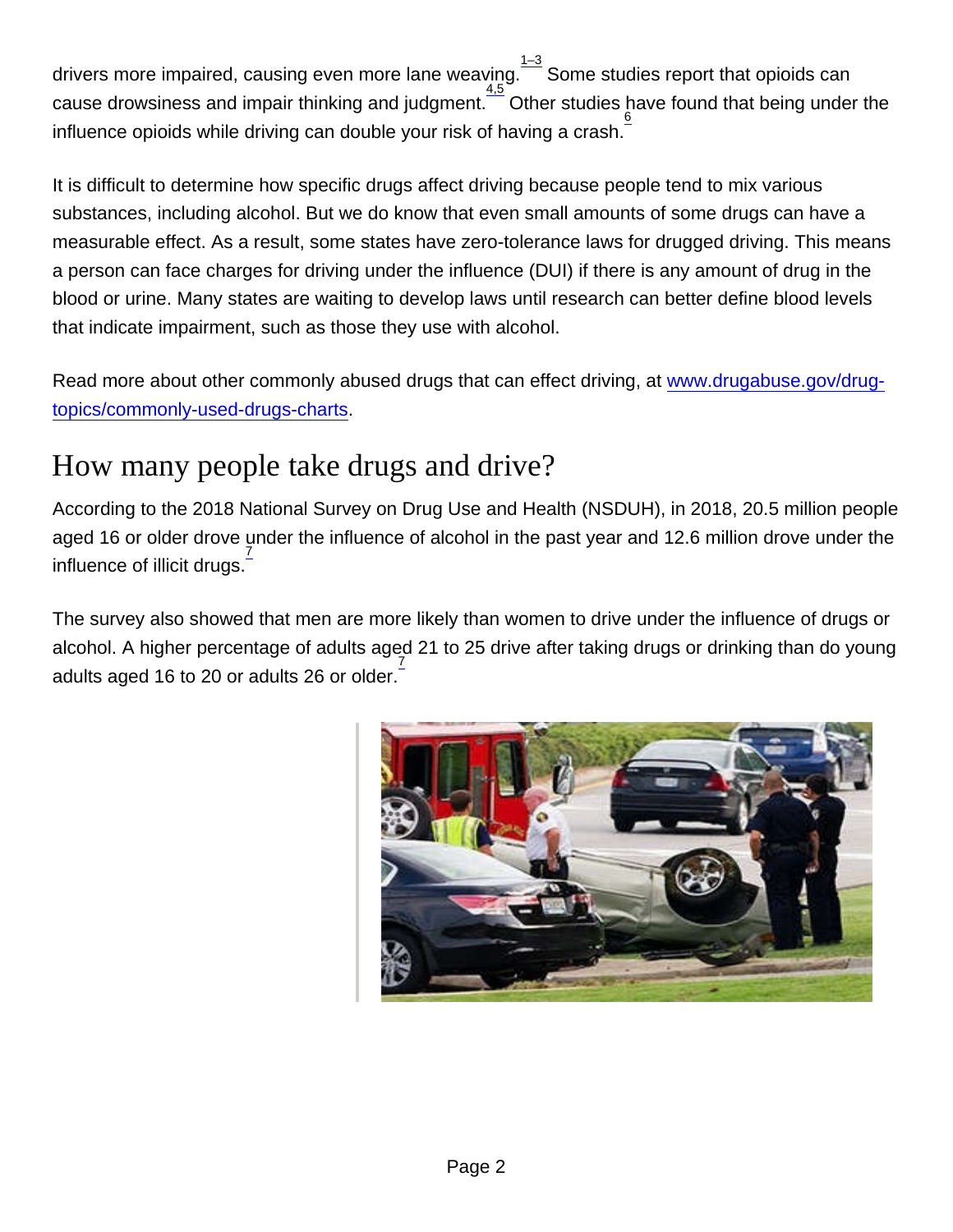## Which drugs are linked to drugged driving?

After alcohol, marijuana is the drug most often found in the blood of drivers involved in crashes. Tests for detecting marijuana in drivers measure the level of delta-9-tetrahydrocannabinol (THC), marijuana's mind-altering ingredient, in the blood. But the role that marijuana plays in crashes is often unclear. THC can be detected in body fluids for days or even weeks after use, and it is often combined with alcohol. The vehicle crash risk associated with marijuana in combination with alcohol, cocaine, or benzodiazepines appears to be greater than that for each drug by itself. $\frac{1.8}{1.8}$ 

Several studies have shown that drivers with THC in their blood were roughly twice as likely to be responsible for a deadly crash or be killed than drivers who hadn't used drugs or alcohol. However, a large NHTSA study found no significant increased crash risk traceable to marijuana after controlling for drivers' age, gender, race, and presence of alcohol.  $\frac{11}{1}$  More research is needed.

Along with marijuana, prescription drugs are also commonly linked to drugged driving crashes. In 2016, 19.7 percent of drivers who drove while under the influence tested positive for some type of opioid. 12

# How often does drugged driving cause crashes?

It's hard to measure how many crashes are caused by drugged driving. This is because:

- a good roadside test for drug levels in the body doesn't yet exist
- some drugs can stay in your system for days or weeks after use, making it difficult to determine when the drug was used, and therefore, how and if it impaired driving
- **police don't usually test for drugs if drivers have reached an illegal blood alcohol level because** there's already enough evidence for a DUI charge
- **now** many drivers who cause crashes are found to have both drugs and alcohol or more than one drug in their system, making it hard to know which substance had the greater effect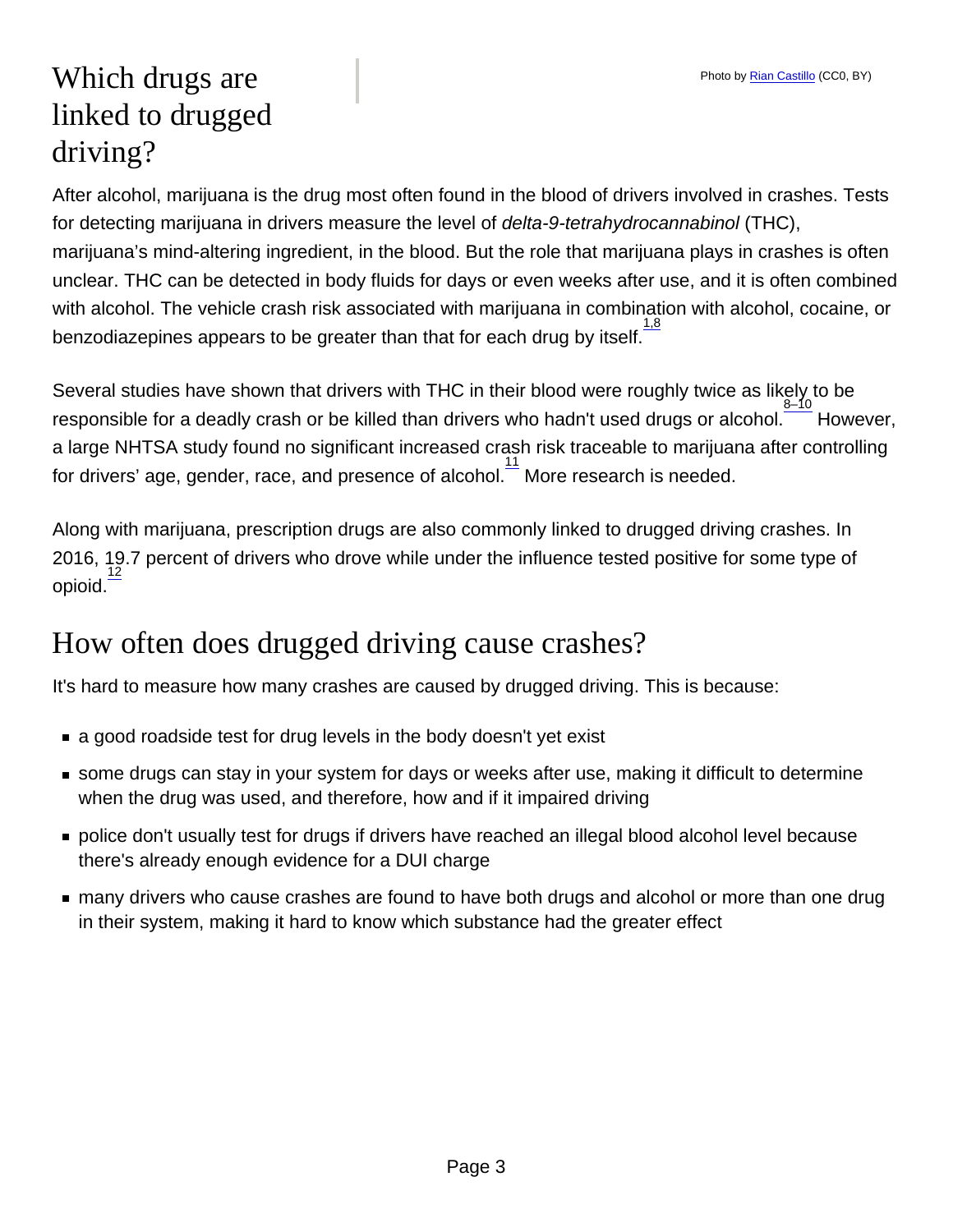However, according to the Governors Highway Safety Association, 43.6 percent of fatally injured drivers in 2016 tested positive for drugs and over half of those drivers were positive for two or more drugs. $\frac{13}{1}$ 

# What populations are especially aff  $\vert$  critical to driving including  $\vert$ ?

Teen and older adult drivers are most often affected by drugged vigilative, drowsmess, unle and detailed and are more likely than other drivers to underestimate or not are also more likely to speed and allow less distance betwe experience is combined with drug use, the results can be  $t\parallel$  coordination, and balance. death among young people aged 16 to 19 years. $\frac{14}{1}$ 

A study of college students with access to a car found that drug other than alcohol at least once in the past year. Mari followed by cocaine and prescription pain relievers. 15

Mental decline in older adults can lead to taking a prescription should or in the wrong amount. Older adults also may not  $\mathfrak k$ quickly as younger people. These factors can lead to unint situations as well as uniformly a car.

# What steps can people take to prev

Because drugged driving puts people at a higher risk for crossing public incompany angeles people who use drugs and alcohol to develop social strategies to prevent them from getting behind the wheel of a car while impaired. Steps people can take include:

Page 4

- **offering to be a designated driver**
- **a** appointing a designated driver to take all car keys
- getting a ride to and from parties where there are alcohol and/or drugs.
- discussing the risks of drugged driving with friends in advance

#### Effects of Commonly Misused Drugs on Driving

Marijuana affects psychomotor skills and cognitive functions critical to driving including vigilance, drowsiness, time and distance perception, reaction time, divided attention, lane tracking, coordination, and balance.

Opioids can cause drowsiness and can impair cognitive function.

Alcohol can reduce coordination, concentration, ability to track moving objects and reduce response to emergency driving situations as well as difficulty steering and maintaining lane position. It can also cause drowsiness.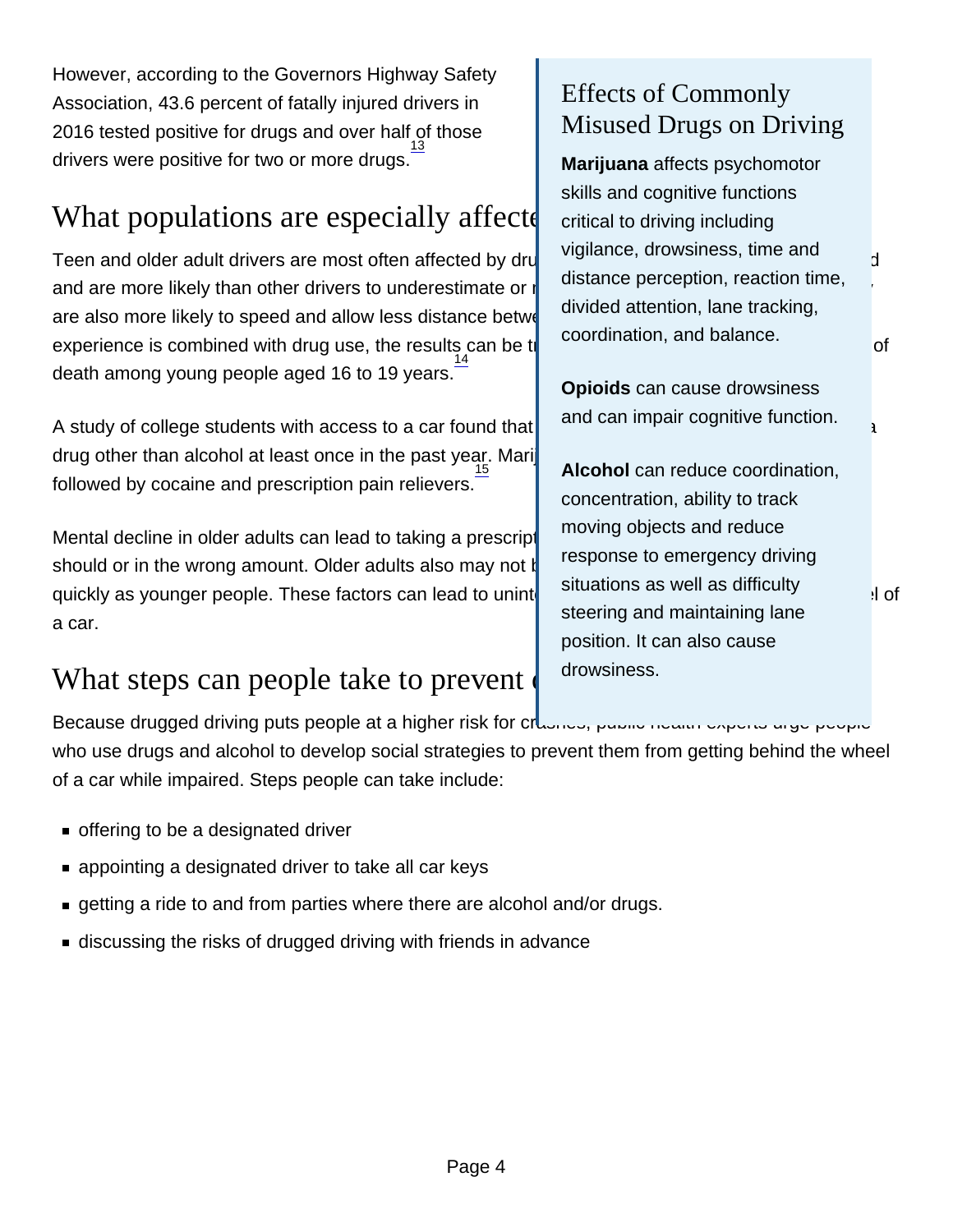#### Points to Remember

- Use of illicit drugs or misuse of prescription drugs can make driving a car unsafe—just like driving after drinking alcohol.
- In 2018, 20.5 million people aged 16 or older drove under the influence of alcohol in the past year and 12.6 million drove under the influence of illicit drugs.
- It's hard to measure how many crashes are caused by drugged driving, but estimates show that almost 44 percent of drivers in fatal car crashes tested positive for drugs.
- Driving under the influence of marijuana, opioids and alcohol can have profound effects on driving.
- **People who use drugs and alcohol should develop social strategies to prevent them from** getting behind the wheel of a car while impaired.

### Learn More

For more information about [drugged driving webpage.](http://nida.nih.gov/drug-topics/drugged-driving)

For more information about marijuana and prescription drug misuse, visit:

- [Marijuana](http://nida.nih.gov/drug-topics/marijuana)
- **[Prescription CNS Depressants DrugFacts](http://nida.nih.gov/publications/drugfacts/prescription-cns-depressants)**
- **[Prescription Opioids DrugFacts](http://nida.nih.gov/publications/drugfacts/prescription-opioids)**
- **[Prescription Stimulants DrugFacts](http://nida.nih.gov/publications/drugfacts/prescription-stimulants)**

#### References

- 1. Hartman RL, Huestis MA. Cannabis effects on driving skills. Clin Chem. 2013;59(3):478-492. doi:10.1373/clinchem.2012.194381
- 2. Hartman RL, Brown TL, Milavetz G, et al. Cannabis effects on driving lateral control with and without alcohol. Drug Alcohol Depend. 2015;154:25-37. doi:10.1016/j.drugalcdep.2015.06.015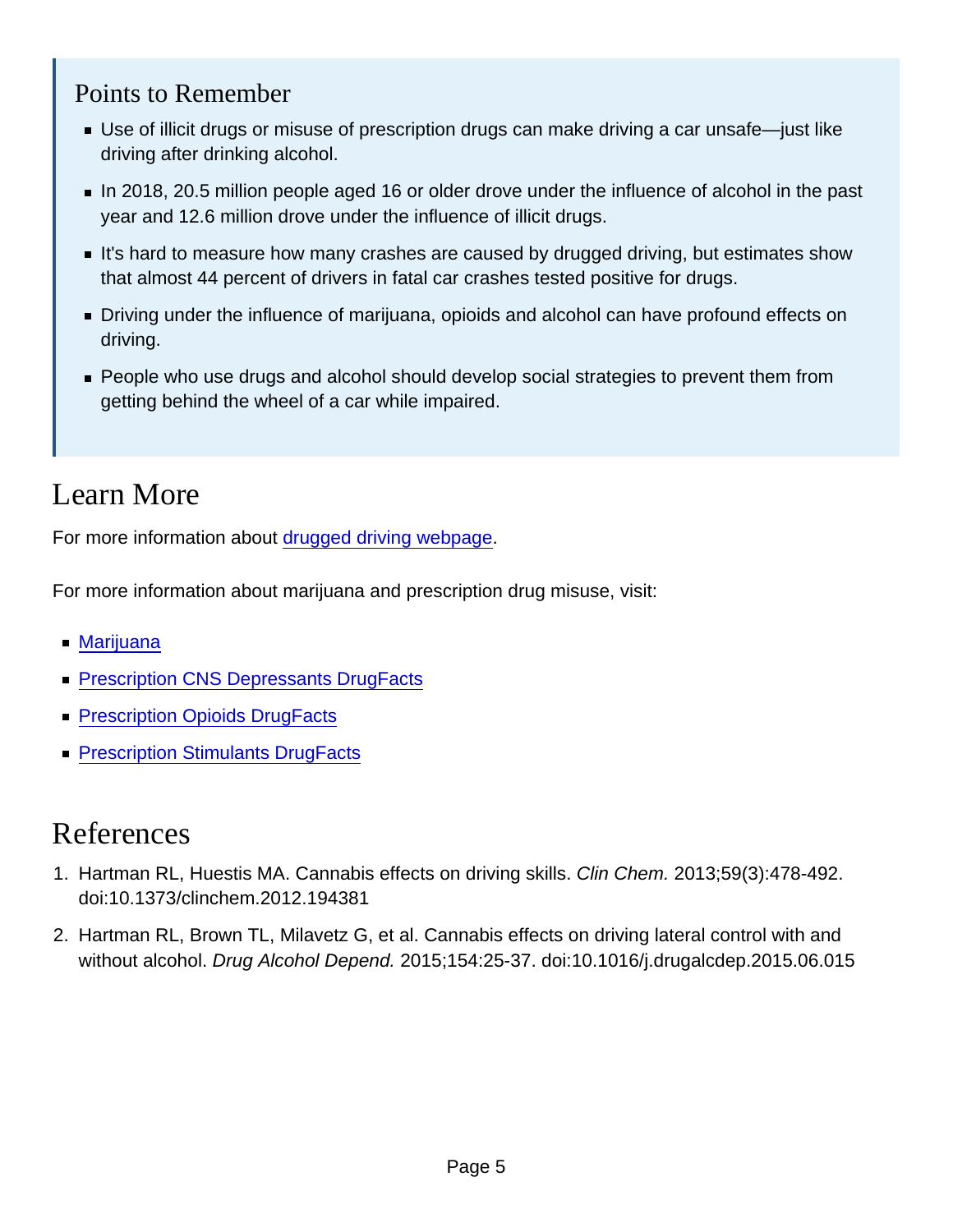- 3. Lenné MG, Dietze PM, Triggs TJ, Walmsley S, Murphy B, Redman JR. The effects of cannabis and alcohol on simulated arterial driving: Influences of driving experience and task demand. Accid Anal Prev. 2010;42(3):859-866. doi:10.1016/j.aap.2009.04.021
- 4. Compton R. Marijuana-Impaired Driving: A Report to Congress. Washington, DC: National Highway Traffic Safety Administration; 2017.
- 5. Dhingra L, Ahmed E, Shin J, Scharaga E, Magun M. Cognitive Effects and Sedation. Pain Med Malden Mass. 2015;16 Suppl 1:S37-S43. doi:10.1111/pme.12912
- 6. Chihuri S, Li G. Use of prescription opioids and motor vehicle crashes: A meta analysis. Accid Anal Prev. 2017;109:123-131. doi:10.1016/j.aap.2017.10.004
- 7. Center for Behavioral Health Statistics and Quality. Results from the 2018 National Survey on Drug Use and Health: Detailed Tables. Rockville (MD): SAMHSA; 2019. [https://www.samhsa.gov/data/report/2018-nsduh-detailed-tables.](https://www.samhsa.gov/data/report/2018-nsduh-detailed-tables) Accessed December 31, 2019.
- 8. Wilson FA, Stimpson JP, Pagán JA. Fatal crashes from drivers testing positive for drugs in the U.S., 1993-2010. Public Health Rep Wash DC 1974. 2014;129(4):342-350.
- 9. Biecheler M-B, Peytavin J-F, Facy F, Martineau H. SAM survey on "drugs and fatal accidents": search of substances consumed and comparison between drivers involved under the influence of alcohol or cannabis. Traffic Inj Prev. 2008;9(1):11-21. doi:10.1080/15389580701737561
- 10. Elvik R. Risk of road accident associated with the use of drugs: a systematic review and metaanalysis of evidence from epidemiological studies. Accid Anal Prev. 2013;60:254-267. doi:10.1016/j.aap.2012.06.017
- 11. Compton RP, Berning A. Drug and Alcohol Crash Risk. Washington, DC: National Highway Traffic Safety Administration; 2015. DOT HA 812 117.
- 12. Fatality Analysis Reporting System (FARS). Washington, DC: National Highway Traffic Safety Administration <https://www.nhtsa.gov/research-data/fatality-analysis-reporting-system-fars>.
- 13. Drug-Impaired Driving: Marijuana and Opioids Raise Critical Issues for States. Washington DC: Governors Highway Safety Association; 2018.
- 14. Teen Drivers: Get the Facts | Motor Vehicle Safety | CDC Injury Center. [http://www.cdc.gov/motorvehiclesafety/teen\\_drivers/teendrivers\\_factsheet.html](http://www.cdc.gov/motorvehiclesafety/teen_drivers/teendrivers_factsheet.html). Published October 14, 2015. Accessed April 7, 2016.
- 15. Arria AM, Caldeira KM, Vincent KB, Garnier-Dykstra LM, O'Grady KE. Substance-related traffic-risk behaviors among college students. Drug Alcohol Depend. 2011;118(2-3):306-312. doi:10.1016/j.drugalcdep.2011.04.012